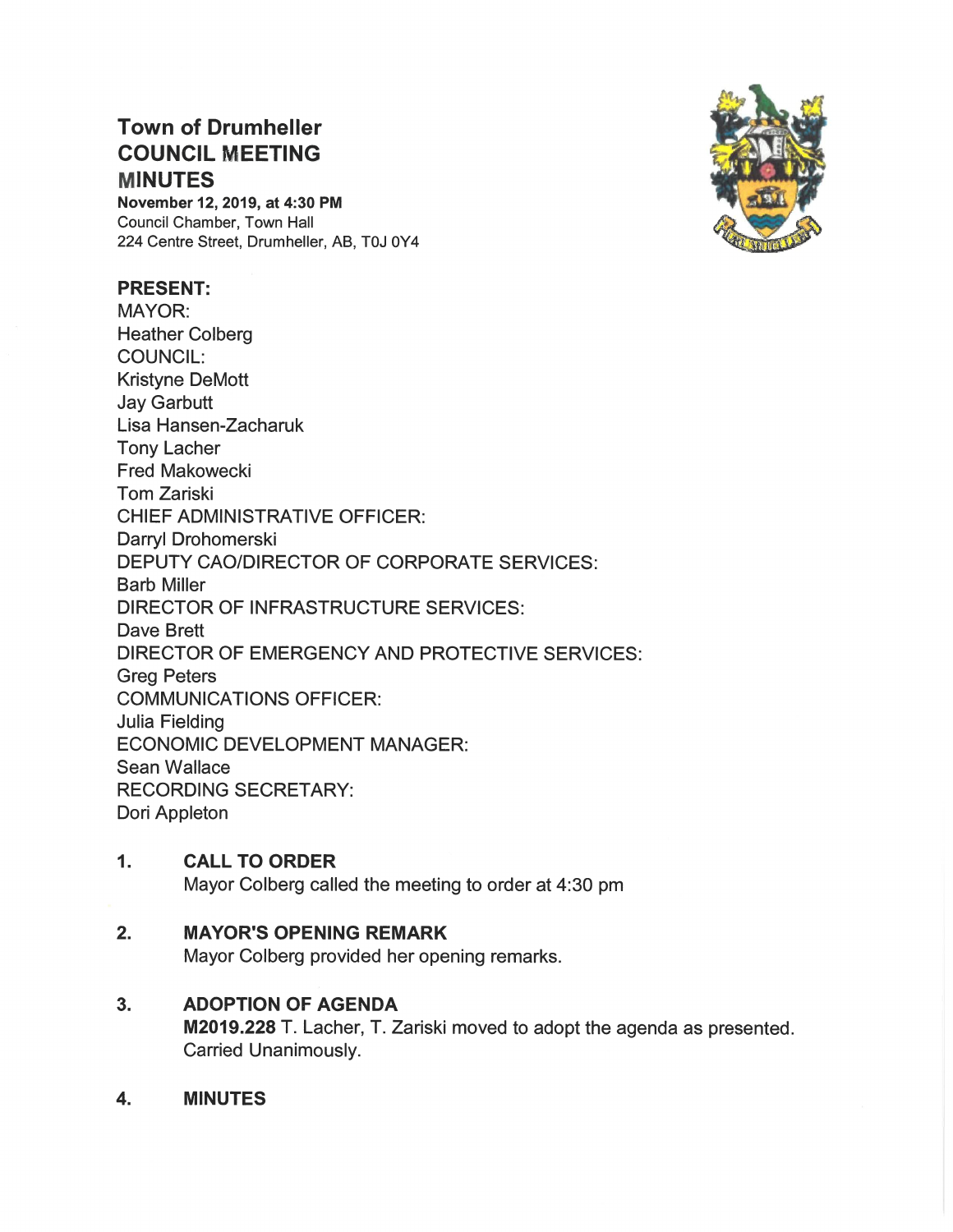#### $4.1.$ ADOPTION OF REGULAR COUNCIL MEETING MINUTES

Regular Council Meeting Minutes of October 28, 2019

M2019.229 L. Hansen-Zacharuk, F. Makowecki moved to adopt the minutes of the Regular Council Meeting of October 28, 2019. **Carried Unanimously.** 

### $4.2.$ **MINUTES OF MEETING PRESENTED FOR INFORMATION**

- $4.3.$ **BUSINESS ARISING FROM THE MINUTES**
- 5. **DELEGATIONS**

#### 6. **REQUEST FOR DECISION REPORTS**

#### $6.1.$ **CAO**

## Request for Decision - Alberta - Town of Drumheller Flood Mitigation **Program Adaptation Funding Agreement (Reference 38/481)**

D. Drohomerski advised that formalization of the \$20 million grant awarded through the Alberta Environment and Parks Flood Mitigation Program for the "purchase of lands, and associated expenditures including remediation and/or reclamation, related to the implementation of the Drumheller Flood Mitigation System" requires execution of the funding agreement with the Province.

It is recommended that Council move to (1.) to approve the principal terms for inclusion in Alberta – Town of Drumheller Flood Mitigation Program Funding Agreement as presented, and (2.) Authorize the Mayor and Chief Administrative Officer to execute the agreement with the Government of Alberta reflecting these principal terms.

M2019.300 L. Hansen-Zacharuk, J. Garbutt moved (1.) to approve the principal terms for inclusion in Alberta – Town of Drumheller Flood Mitigation Program Funding Agreement as presented, and (2.) Authorize the Mayor and Chief Administrative Officer to execute the agreement with the Government of Alberta reflecting these principal terms. Carried Unanimously.

### Request for Decision - Canada - Town of Drumheller Disaster Mitigation and Adaptation Funding Agreement (Reference 38/471)

D. Drohomerski advised that formalization of the \$22 million grant awarded under the Canada Disaster Mitigation and Adaptation Fund requires execution of the funding agreement negotiated the Government of Canada.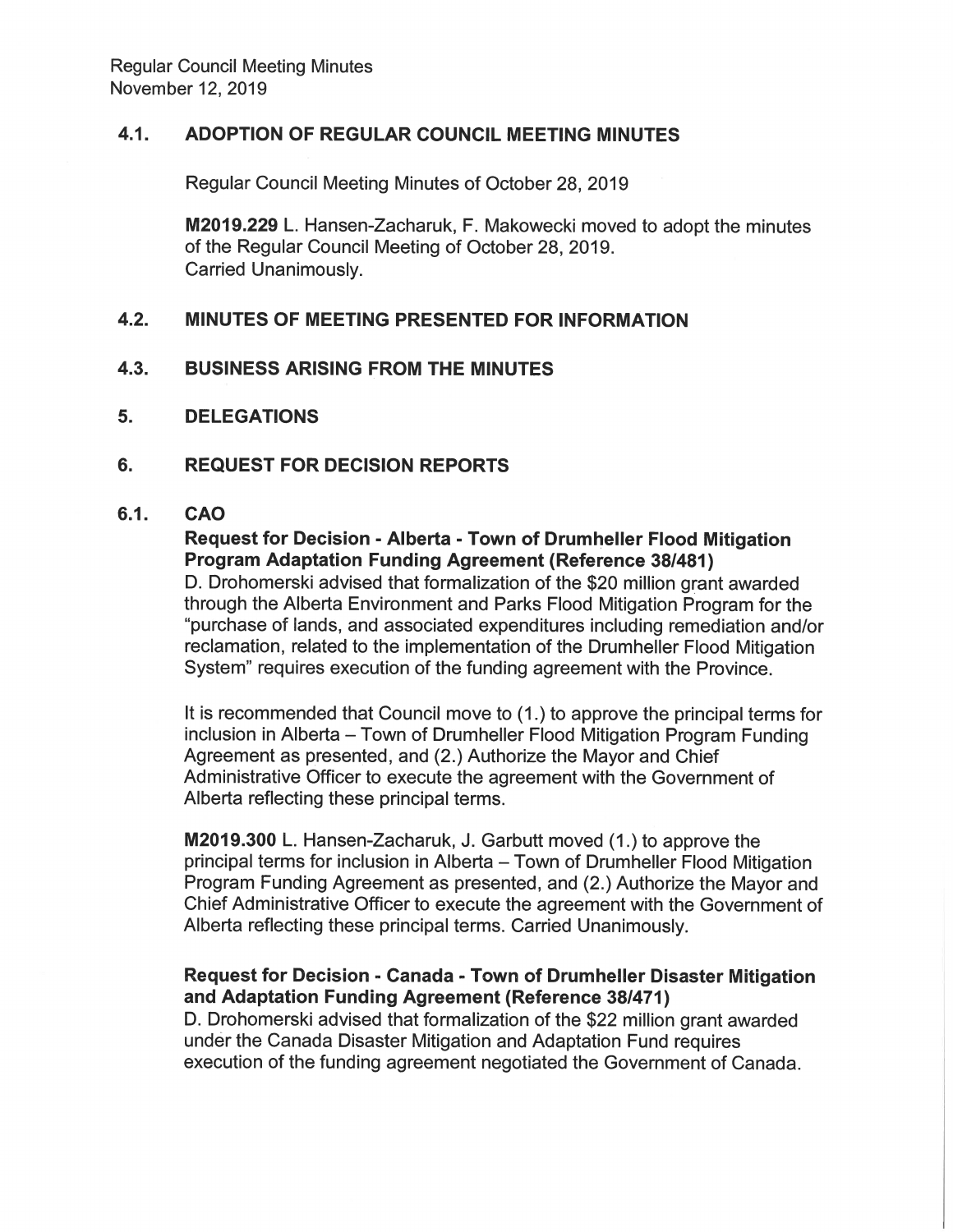It is recommended that Council move to (1.) approve the principal terms for inclusion in Canada – Town of Drumheller Disaster Mitigation and Adaptation Funding Agreement as presented, and (2.) Authorize the Mayor and Chief Administrative Officer to execute the agreement with the Government of Alberta reflecting these principal terms.

M2019.301 T. Zariski, T. Lacher moved to approve the principal terms for inclusion in Canada – Town of Drumheller Disaster Mitigation and Adaptation Funding Agreement as presented, and (2.) Authorize the Mayor and Chief Administrative Officer to execute the agreement with the Government of Alberta reflecting these principal terms. **Carried Unanimously.** 

### $6.2.$ **DEPUTY CAO / DIRECTOR OF CORPORATE SERVICES Request for Decision - Shallow Gas Tax Relief**

B. Miller advised that Administration is seeking a resolution of Council authorizing the cancellation of 35% of the 2019 property taxes and any late penalty fees levied against shallow gas wells and related pipelines. This request has been handed down by the Province to all municipalities as a measure to help stimulate oil and gas investment in Alberta.

M2019.302 L. Hansen-Zacharuk, K. DeMott moved that pursuant to Section 347 of the MGA, for all properties identified in the appendix – summary of the Tax Relief by Company, attached to and forming part of the Council minutes. Council authorizes the:

- Cancellation and/or refund of the 2019 property taxes paid or owing so as to reduce by 35 per cent property taxes levied as per section 353(2) of the MGA, which includes municipal property taxes, requisitions detailed in section 326(1)(a) and 359(1)(2), as well as special taxes levied under section 382(1) where the tax rate is based on the assessment.
- Cancellation and/or refund of tax penalties associated with the 2019 property taxes levied as per section 353(2) of the MGA.

Vote on Motion:

In Favour - Mayor Colberg, K. DeMott, L. Hansen-Zacharuk, T. Lacher, F. Makowecki, T. Zariski

Opposed - J. Garbutt Carried.

### $6.3.$ **DIRECTOR OF INFRASTRUCTURE SERVICES**

### $6.4.$ **DIRECTOR OF EMERGENCY / PROTECTIVE SERVICES**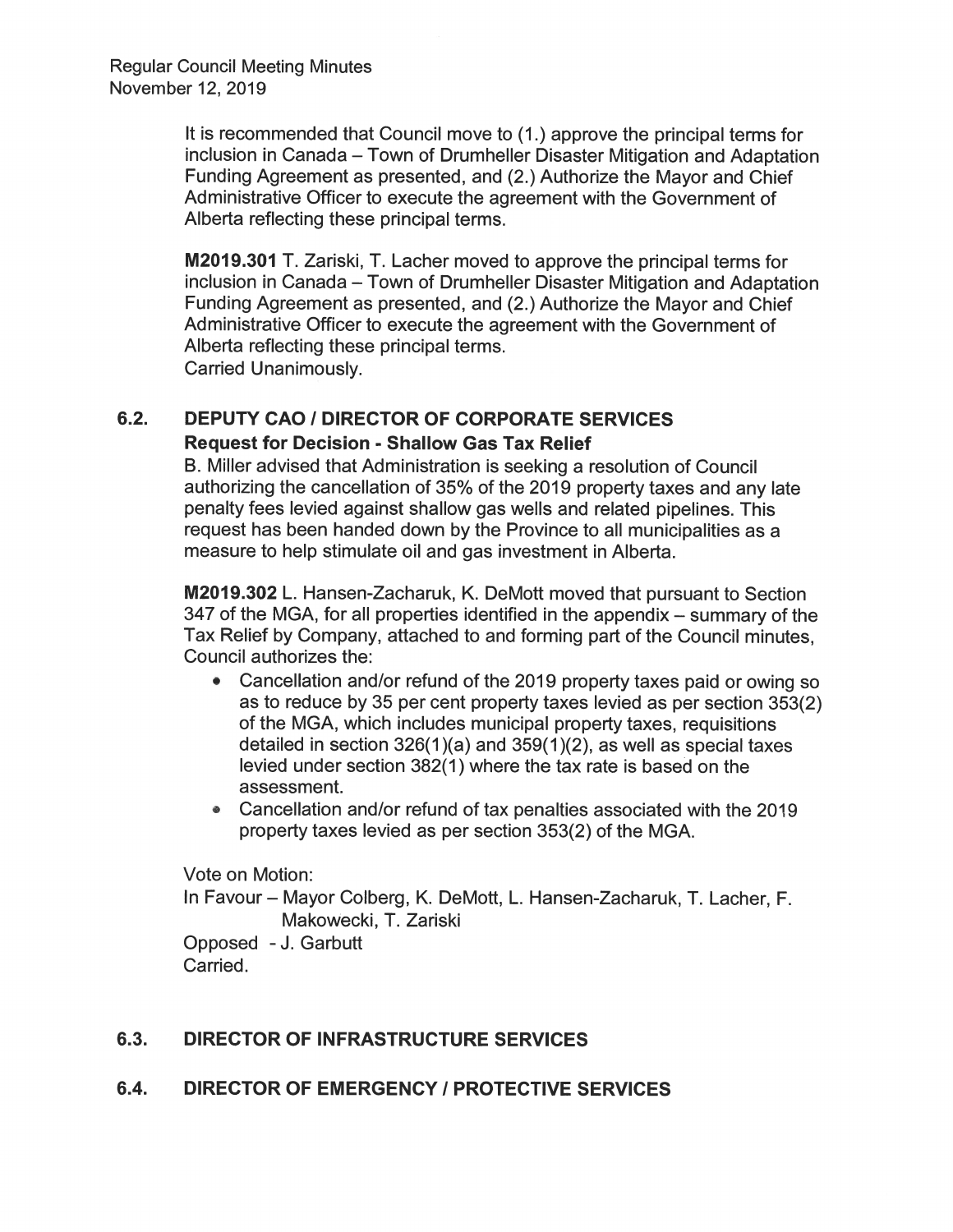### $6.5.$ **MANAGER OF ECONOMIC DEVELOPMENT Request for Decision - Withdrawal of Central Alberta Economic Partnership (CAEP)**

S. Wallace and Administration recommend that Council approve the cessation of membership with the Central Alberta Economic Partnership, by resolution, per the CAEP Articles of Association resulting in annual savings of \$0.50 per capita.

M2019.303 K. DeMott, T. Lacher moved to approve the cessation of membership with the Central Alberta Economic Partnership, by resolution, per the Central Alberta Economic Partnership Articles of Association. Carried Unanimouslv.

- $6.6.$ **COMMUNICATIONS OFFICER**
- **REVIEW OF STRATEGIC PRIORITIES**  $6.7.$
- $\overline{7}$ . PRESENTATION OF QUARTERLY REPORTS BY ADMINISTRATION
- 8. **PUBLIC HEARING TO COMMENCE AT 5:30 PM**
- 9. **PUBLIC HEARING DECISIONS**
- $10<sub>1</sub>$ **UNFINISHED BUSINESS**
- $11.$ **NOTICE OF MOTION**

### $12.$ **COUNCILLOR REPORTS**

### $13.$ **IN-CAMERA MATTERS**

M2019.304 T. Lacher, T. Zariski moved to go into a Closed Meeting at 4:55 pm.

**Carried Unanimously.** 

Labour Matter - Designated Officer (FOIPP Section 17 Personal Privacy)

M2019.305 T. Lacher, K. DeMott moved to revert back to the Regular Council Meeting at 5:33 pm. **Carried Unanimously.** 

M2019.306 J. Garbutt, T. Zariski moved by to give 1<sup>st</sup> reading of By-Law 15-19 at 5:34 pm.